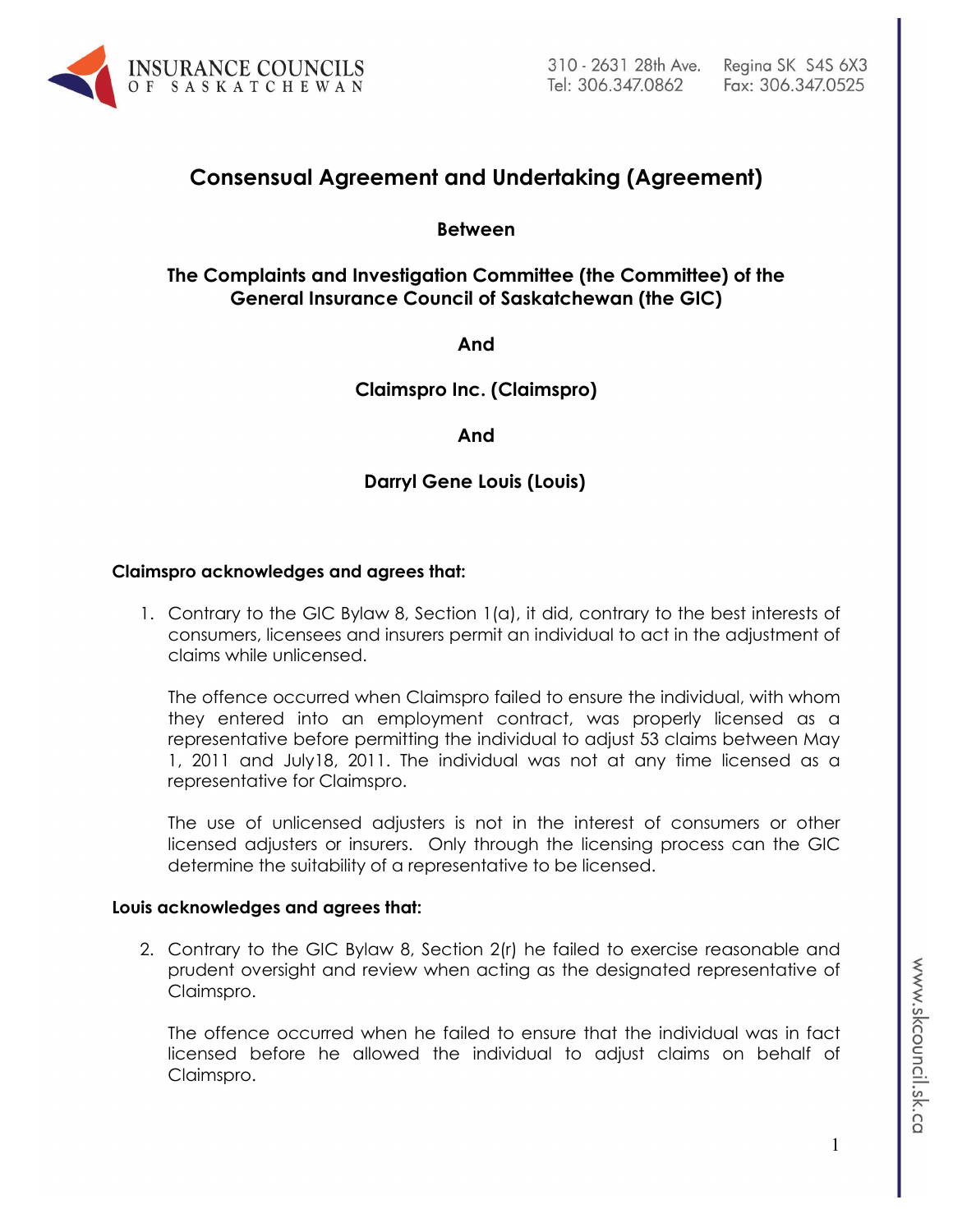## **Page 2 – Claimspro Inc. and Darryl Gene Louis**

#### **Claimspro and Louis acknowledge and agree:**

- 3. Their rights to appear before a Discipline Committee of the GIC have been explained to them and they understand their rights and obligations under the GIC Bylaw 10.
- 4. They waive their rights to appear before a Discipline Committee of the GIC and undertake not to exercise any appeal rights they may have under the GIC Bylaw 10, Section 3 or *The Saskatchewan Insurance Act(The Act)* as it relates to matters set out in this Agreement.
- 5. They have been advised by the Committee that it is in their interests to obtain independent legal advice before entering into this Agreement.
- 6. This Agreement does not preclude the Committee from pursuing any other investigation against them for activities not identified in this Agreement that may be in violation of the GIC Bylaws or The Act.

#### **The Committee agrees:**

7. That at the relevant time the individual was qualified and eligible to hold a Level 3 Adjuster licence to represent Claimspro.

#### **Claimspro, having waived its rights undertakes to:**

- 8. Pay a fine in the amount of \$1,500.00 for contravention of the GIC Bylaw 8, Section 1 (a); and
- 9. Reimburse the Committee's investigation costs in the amount of \$880.00.

#### **Louis, having waived his rights undertakes to:**

- 10. Pay a fine in the amount of \$1,000.00 for contravention of the GIC Bylaw 8, Section 2(r); and
- 11. Reimburse the Committee's investigation costs in the amount of \$330.00.

#### **The Committee's Agreement:**

- 12**.** The Committee agrees to accept as full and final resolution to the acknowledged violations of the GIC Bylaws as set out in this Agreement, the following:
	- a. within 30 days of the date of this Agreement the payment of fines in the total amount of \$2,500.00; and
	- b. within 30 days the date of this Agreement payment of the costs of the investigation in the total amount of \$1,210 .00.